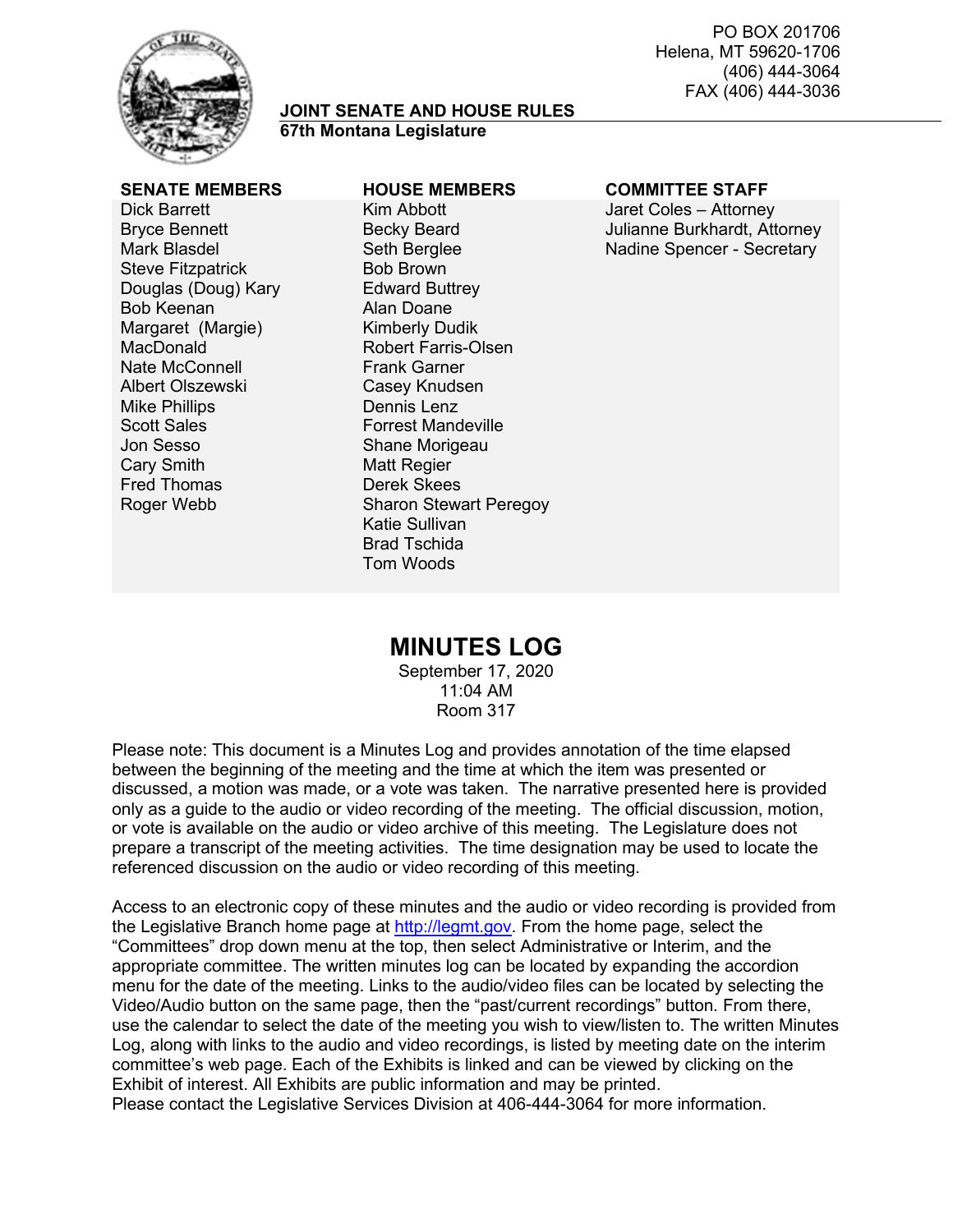#### **SENATE ROLL CALL**

**Senate Members Present in Helena:**  Sen. Fred Thomas, Chair (R) **Senate Members Present Remotely:**  Sen. Mark Blasdel, Vice Chair (R) Sen. Douglas (Doug) Kary (R) Sen. Bob Keenan (R) Sen. Albert Olszewski (R) Sen. Cary Smith (R) Sen. Roger Webb (R) **Senate Members Excused:** Sen. Steve Fitzpatrick (R) Sen. Scott Sales (R) **Senate Members Absent:**  Sen. Dick Barrett (D) Sen. Bryce Bennett (D) Sen. Margaret (Margie) MacDonald (D) Sen. Nate McConnell (D) Sen. Jon Sesso (D) Sen. Mike Phillips (D)

#### **HOUSE ROLL CALL**

#### **House Members Present in Helena:**

Rep. Forrest Mandeville, Vice Chair (R) Rep. Derek Skees, Vice Chair (R) Rep. Becky Beard (R) Rep. Seth Berglee (R) Rep. Bob Brown (R) Rep. Casey Knudsen (R) Rep. Dennis Lenz (R) Rep. Matt Regier (R) Rep. Brad Tschida (R)

## **House Members Present Remotely:**

Rep. Edward Buttrey (R) Rep. Frank Garner (R)

#### **House Members Excused:**

Rep. Alan Doane (R)

# **House Members Absent:**

Rep. Kim Abbott (D) Rep. Kimberly Dudik (D) Sen. Margaret (Margie) MacDonald (D) Rep. Shane Morigeau (D) Rep. Sharon Stewart Peregoy (D) Rep. Katie Sullivan (D) Rep. Tom Woods (D)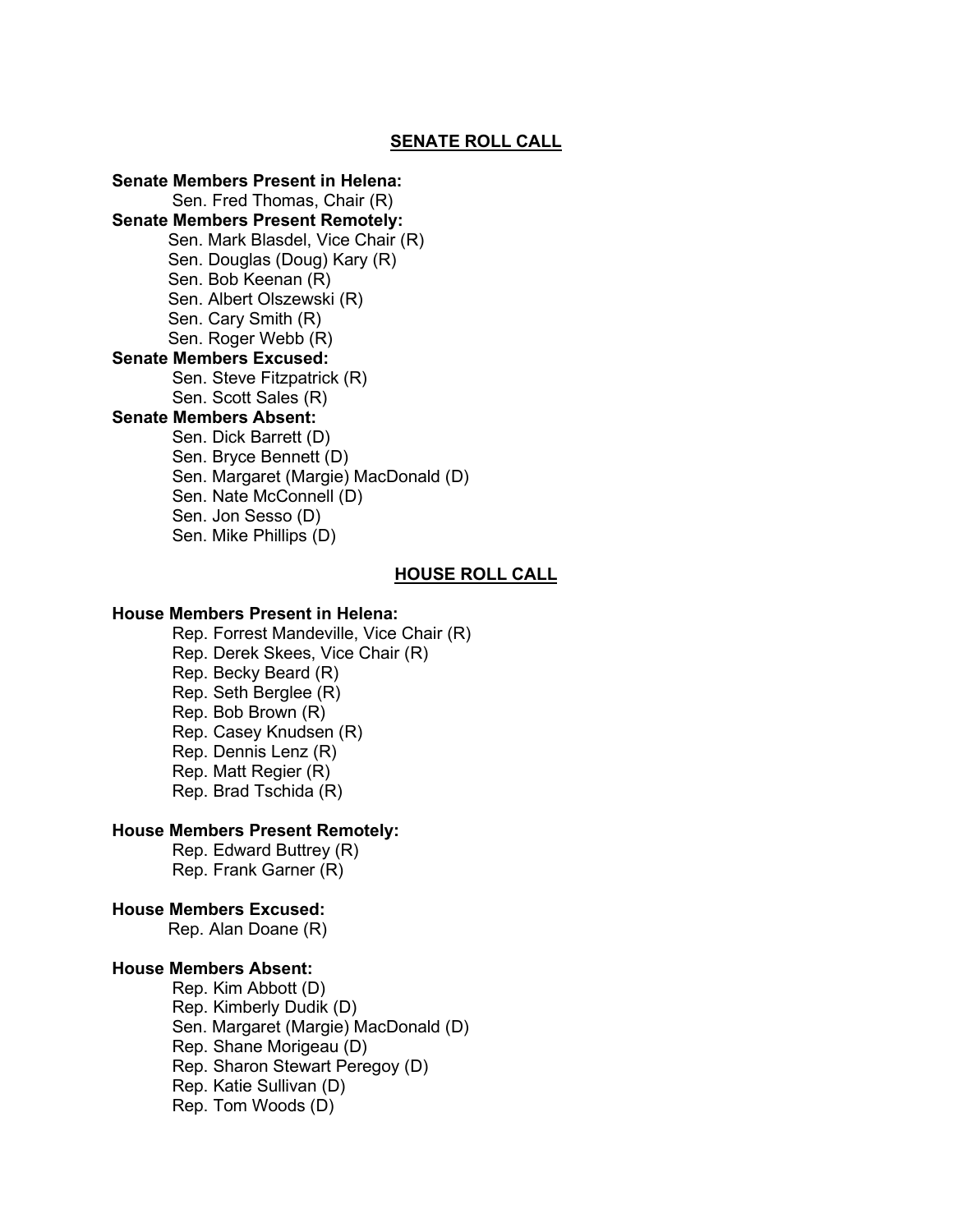#### **Staff Present:**

Jaret Coles, Attorney Julianne Burkhardt, Attorney Nadine Spencer, Secretary

#### **Committee Business Summary**

The Joint Senate and House Rules Committee:

• Voted to send Amendments JTR POLL 01.AJC, JTR POLL 02. AJC, JTR POLL 04.AJC, and JTR POLL 06.AJJ, as modified, to the full House and Senate membership for consideration.

## **AGENDA [\(Attachment 1\)](https://leg.mt.gov/content/Committees/Administration/Legislative-Council/2019-20/Meetings/JRules9-17/Agenda9-17.pdf)**

#### **Call to Order**

| 11:04:27         | Sen. Thomas called the meeting to order at 11:04 a.m.                                                                                                                                                          |
|------------------|----------------------------------------------------------------------------------------------------------------------------------------------------------------------------------------------------------------|
| <b>Roll Call</b> |                                                                                                                                                                                                                |
| 11:06:43         | The secretary called the roll. ( <b>Attachment 2)</b>                                                                                                                                                          |
| 11:10:50         | Sen. Thomas discussed the meeting process.                                                                                                                                                                     |
| 11:12:00         | Sen. Thomas said he received a letter from Peter Michael Meloy,<br>attorney, representing the democratic caucus. (Exhibit 1)                                                                                   |
| 11:12:55         | Sen. Thomas discussed the reason for the meeting.                                                                                                                                                              |
| 11:16:00         | Rep. Bob Brown entered the meeting.                                                                                                                                                                            |
| 11:21:14         | Jaret Coles, staff attorney, Legislative Services Division (LSD), said the<br>House Rules committee has a quorum. He said the Senate Rules<br>committee needs two more members in order to establish a quorum. |

|          | Amendment to Joint Rule 30-70 - Appointment of Interim Committees (JTR POLL 02.AJC) |
|----------|-------------------------------------------------------------------------------------|
| 11:22:05 | Mr. Coles discussed amendment JTR POLL 02.AJC. (Exhibit 2)                          |

11:22:49 Sen. Ellsworth provided additional information on the amendment.

## **Committee questions and discussion**

- 11:31:39 Rep. Mandeville
- 11:32:29 Sen. Ellsworth
- 11:33:24 Rep. Mandeville
- 11:34:03 Sen. Ellsworth
- 11:34:34 Rep. Mandeville
- 11:34:48 Sen. Ellsworth
- 11:35:10 Rep. Mandeville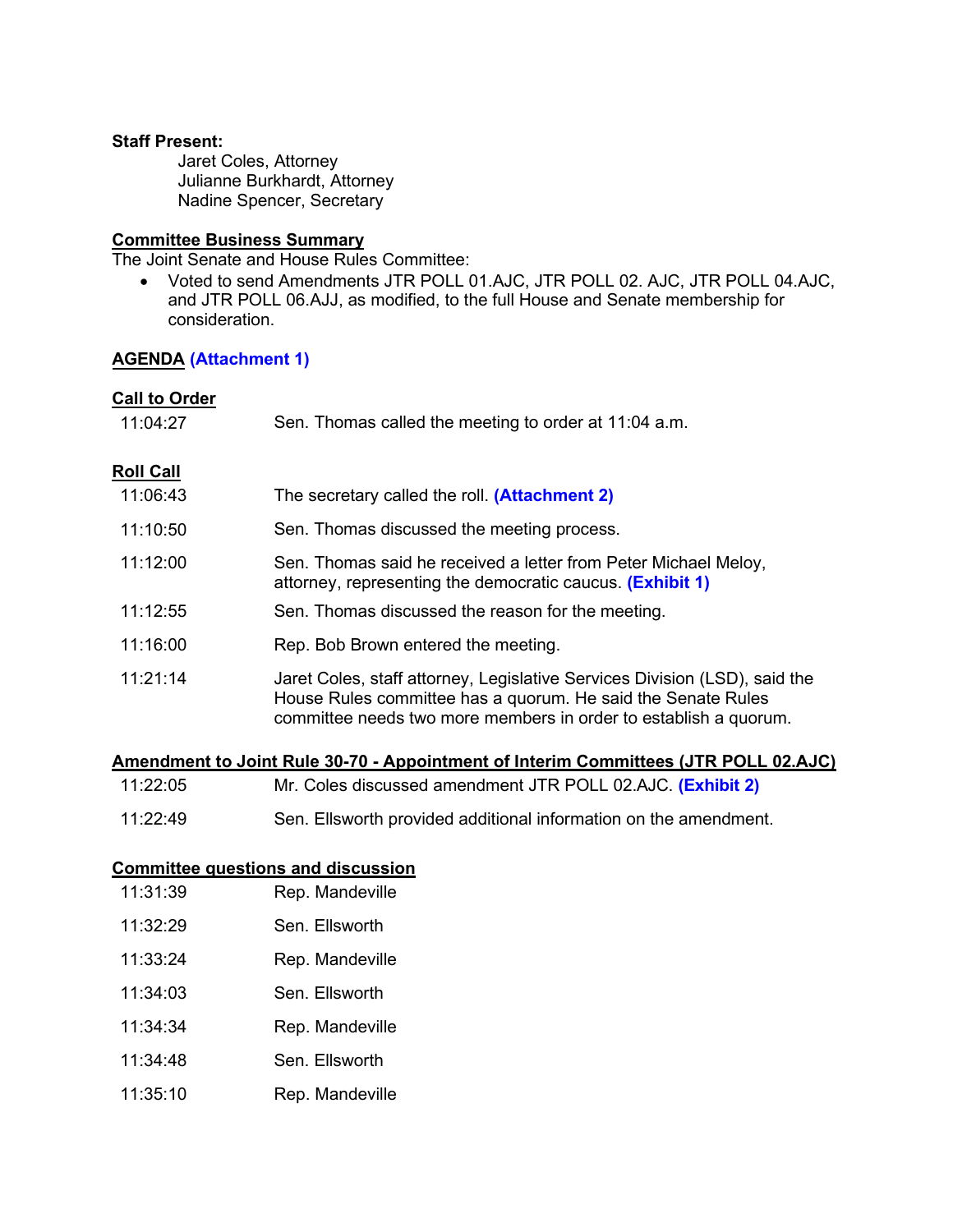| 11:35:29 | Sen. Ellsworth                      |
|----------|-------------------------------------|
| 11:36:22 | Sen. Thomas                         |
| 11:39:52 | Sen. Ellsworth                      |
| 11:42:49 | Sen. Kary                           |
| 11:43:30 | Sen. Thomas                         |
| 11:44:35 | Sen. Olszewski entered the meeting. |
| 11:45:55 | Sen. Keenan                         |
| 11:47:21 | Sen. Ellsworth                      |
| 11:48:12 | Sen. Keenan                         |
| 11:48:55 | Sen. Ellsworth                      |
| 11:49:15 | Sen. Keenan                         |
| 11:49:26 | Sen. Ellsworth                      |
| 11:50:24 | Sen. Thomas                         |
| 11:50:42 | Mr. Coles                           |
| 11:51:21 | Sen. Thomas                         |
| 11:52:00 | Sen. Ellsworth                      |

## **Amendment to Joint Rule 60-05 - Source and Precedent of Legislative Rules of the Montana Legislature (JTR POLL 03.AJC)**

| 11:52:14 | Mr. Coles discussed JTR POLL 03.AJC. (Exhibit 3) |  |
|----------|--------------------------------------------------|--|
|----------|--------------------------------------------------|--|

11:53:28 Sen. Thomas

## **Amendment to Joint Rule 10-180 - Members Present Physically or by Electronic Means (JTR POLL 01.AJC)**

11:54:50 Mr. Coles discussed amendment JTR POLL 01.AJC. **[\(Exhibit 4\)](https://leg.mt.gov/content/Committees/Administration/Legislative-Council/2019-20/Meetings/JRules9-17/JT-Poll-1-remote-FINAL.pdf)**

## **Committee questions and discussion**

| 11:56:19 | Sen. Thomas |
|----------|-------------|
|          |             |

- 11:57:49 Rep. Skees
- 11:58:01 Sen. Thomas
- 11:58:17 Rep. Knudsen
- 11:58:43 Sen. Thomas
- 11:59:00 Susan Byorth Fox, executive director, LSD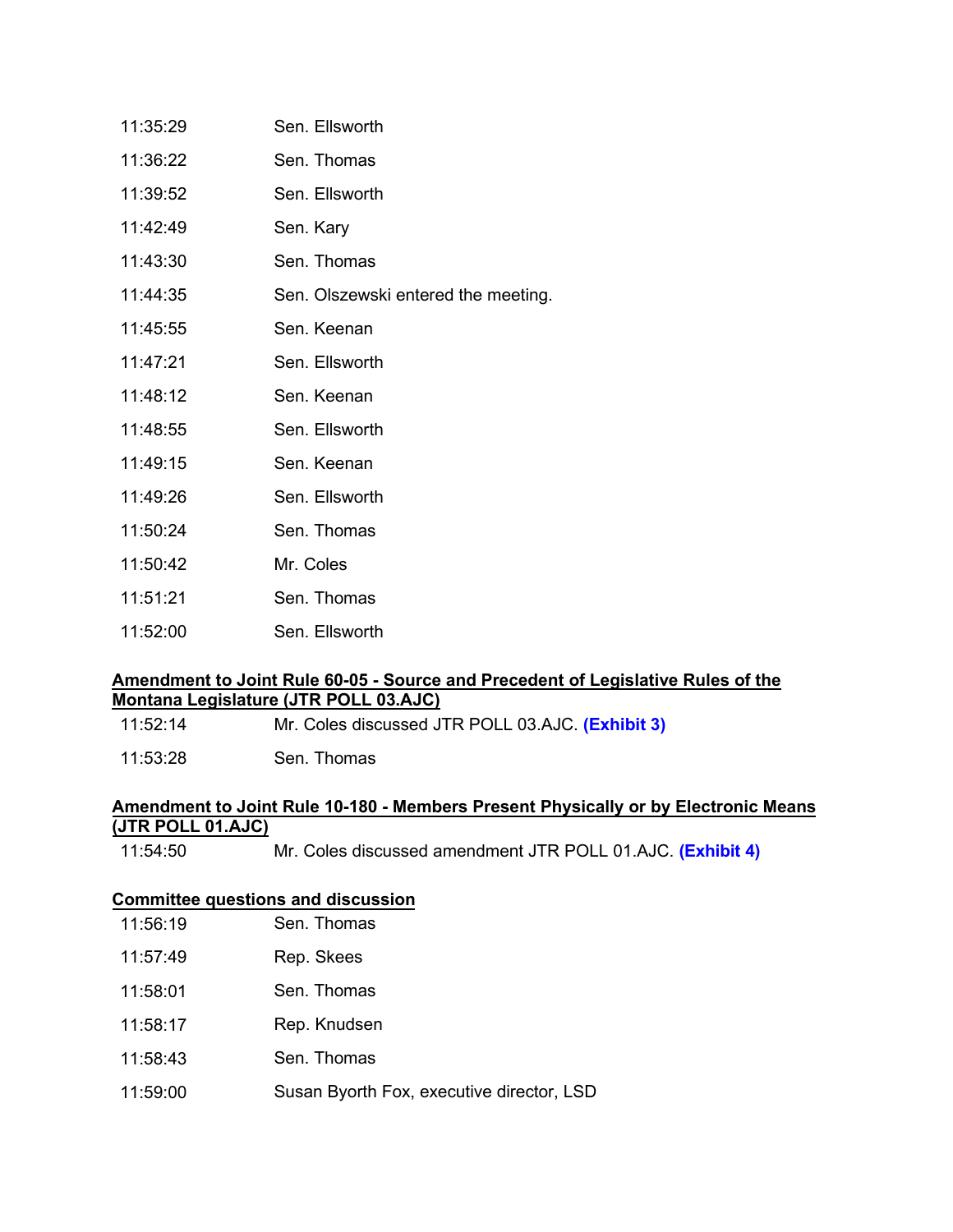| 11:59:57 | Rep. Tschida    |
|----------|-----------------|
| 12:02:00 | Sen Thomas      |
| 12:02:08 | Sen Fllsworth   |
| 12:02:29 | Sen Thomas      |
| 12:05:00 | Rep. Skees      |
| 12:06:08 | Rep. Mandeville |
| 12:07:25 | Sen. Thomas     |
| 12:09:20 | Mr. Coles       |

## **Amendment to Joint Rule 06-05 - Source and Precedent of Legislative Rules of the Montana Legislature (JTR POLL 04.AJC)**

| 12:10:34 | Mr. Coles discussed JTR POLL 04.AJC. (Exhibit 5) |  |
|----------|--------------------------------------------------|--|
|          |                                                  |  |

- 12:13:48 Sen. Thomas
- 12:14:56 Mr. Coles

#### **Amendment to Joint Rule 40-60 - Joint Resolutions Adding Adopt Changes Through Poll (JTR POLL 05. AJC)**

12:15:15 Mr. Coles discussed JTR POLL 05.AJC. **[\(Exhibit 6\)](https://leg.mt.gov/content/Committees/Administration/Legislative-Council/2019-20/Meetings/JRules9-17/JT-Poll-5-resolutions-by-poll-FINAL.pdf)**

# **Committee questions and discussion**

| 12.15:55 | Sen Thomas   |
|----------|--------------|
| 12:16:13 | Rep. Skees   |
| 12:16:54 | Sen Thomas   |
| 12:17:04 | Rep. Skees   |
| 12.17.12 | Sen. Thomas  |
| 12:17:20 | Mr. Coles    |
| 12.19.37 | Sen Thomas   |
| 12:20:45 | Rep. Buttrey |
| 12.21.14 | Sen Thomas   |
| 12.21.45 | Mr. Coles    |
| 12:23:15 | Sen. Thomas  |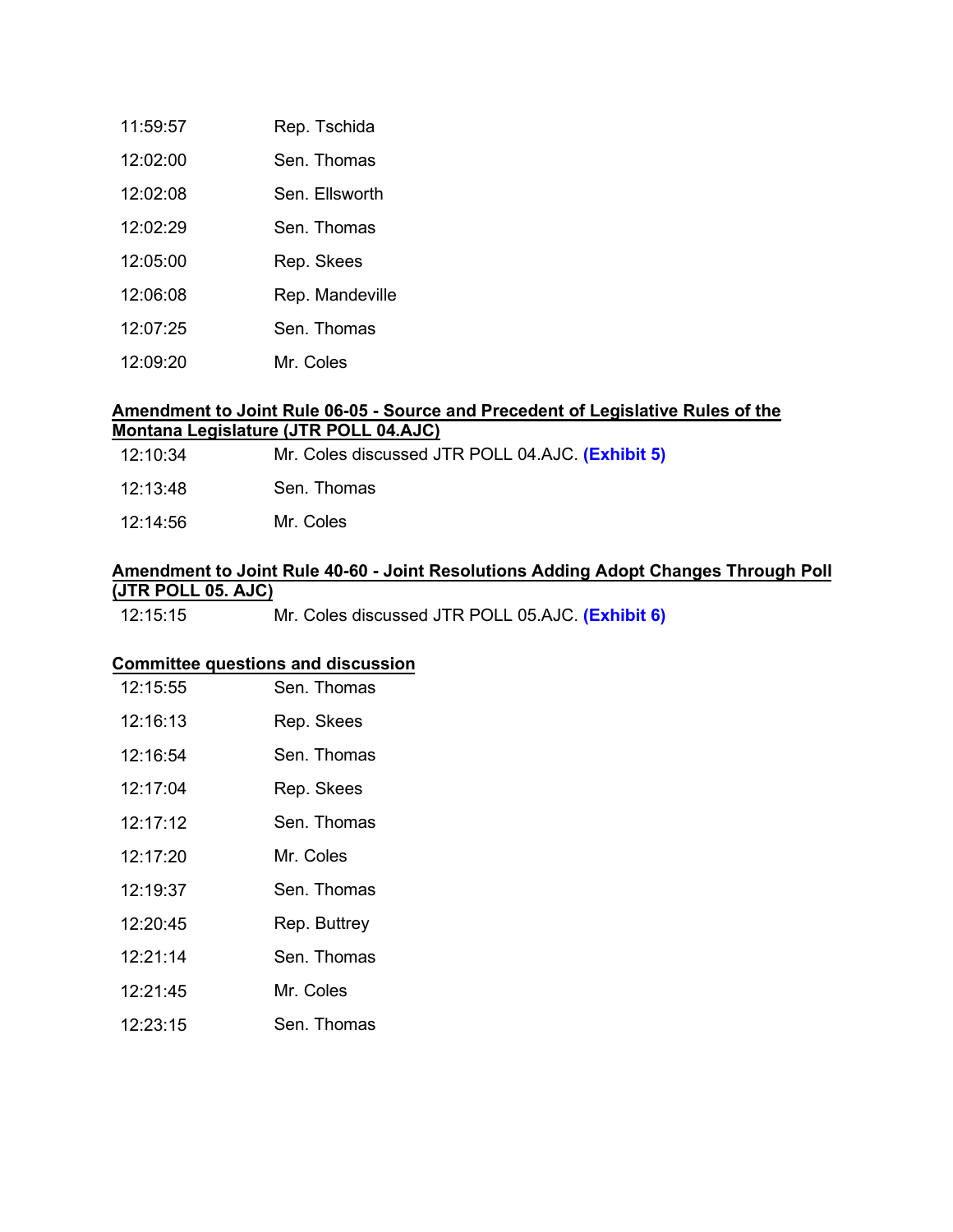# **Amendment Creating Joint Rule 50-5 - Legislative Proclamations Polling Procedure (JTR POLL 06.AJJ)**

- 12:24:31 Mr. Coles discussed JTR POLL 06.AJJ. **[\(Exhibit](https://leg.mt.gov/content/Committees/Administration/Legislative-Council/2019-20/Meetings/JRules9-17/JT-Poll-6-proclamation-FINAL.pdf) 7)**
- 12:26:22 Sen. Thomas

#### **Amendment Creating Joint Rule 10-90 - Procedure to Participate Remotely or by Electronic Means (JTR POLL 07.AJJ)**

| 12:26:59 | Sen. Thomas |
|----------|-------------|
|          |             |

12:28:10 Julianne Burkhardt, staff attorney, LSD, provided information on JTR POLL 07. AJJ. **[\(Exhibit](https://leg.mt.gov/content/Committees/Administration/Legislative-Council/2019-20/Meetings/JRules9-17/JT-Poll-7-Leg-attendance-panel-FINAL.pdf) 8)**

#### **Committee questions and discussion** Con Thomas

| 12.31.12 | Sen. Thomas                                                                                              |
|----------|----------------------------------------------------------------------------------------------------------|
| 12:31:46 | Rep. Skees                                                                                               |
| 12:32:26 | Ms. Burkhardt                                                                                            |
| 12:33:39 | Rep. Skees                                                                                               |
| 12:35:25 | Ms. Burkhardt                                                                                            |
| 12:36:00 | Rep. Skees                                                                                               |
| 12:36:52 | Ms. Burkhardt                                                                                            |
| 12:39:23 | Rep. Skees                                                                                               |
| 12:40:54 | Sen. Thomas                                                                                              |
| 12:42:51 | Mr. Coles said committee members received a copy of a draft ballot for its<br>consideration. (Exhibit 9) |

# **Committee action**

| 12:43:04      | Sen. Thomas said he recommends that the House Rules committee move<br>to have staff send the proposed amendments, as modified and discussed<br>today, to the full Senate and House membership for its consideration. |
|---------------|----------------------------------------------------------------------------------------------------------------------------------------------------------------------------------------------------------------------|
| <b>Motion</b> |                                                                                                                                                                                                                      |
| 12:43:54      | Rep. Skees moved to send Amendments JTR POLL 01.AJC, JTR POLL<br>02. AJC, JTR POLL 04.AJC, and JTR POLL 06.AJJ, as modified, to the<br>full House and Senate membership for consideration.                           |

## **Discussion on the motion**

| 12:44:08 | Sen. Thomas    |
|----------|----------------|
| 12:45:12 | Sen. Ellsworth |
| 12.45.53 | Sen. Thomas    |
| 12:46:28 | Rep. Skees     |